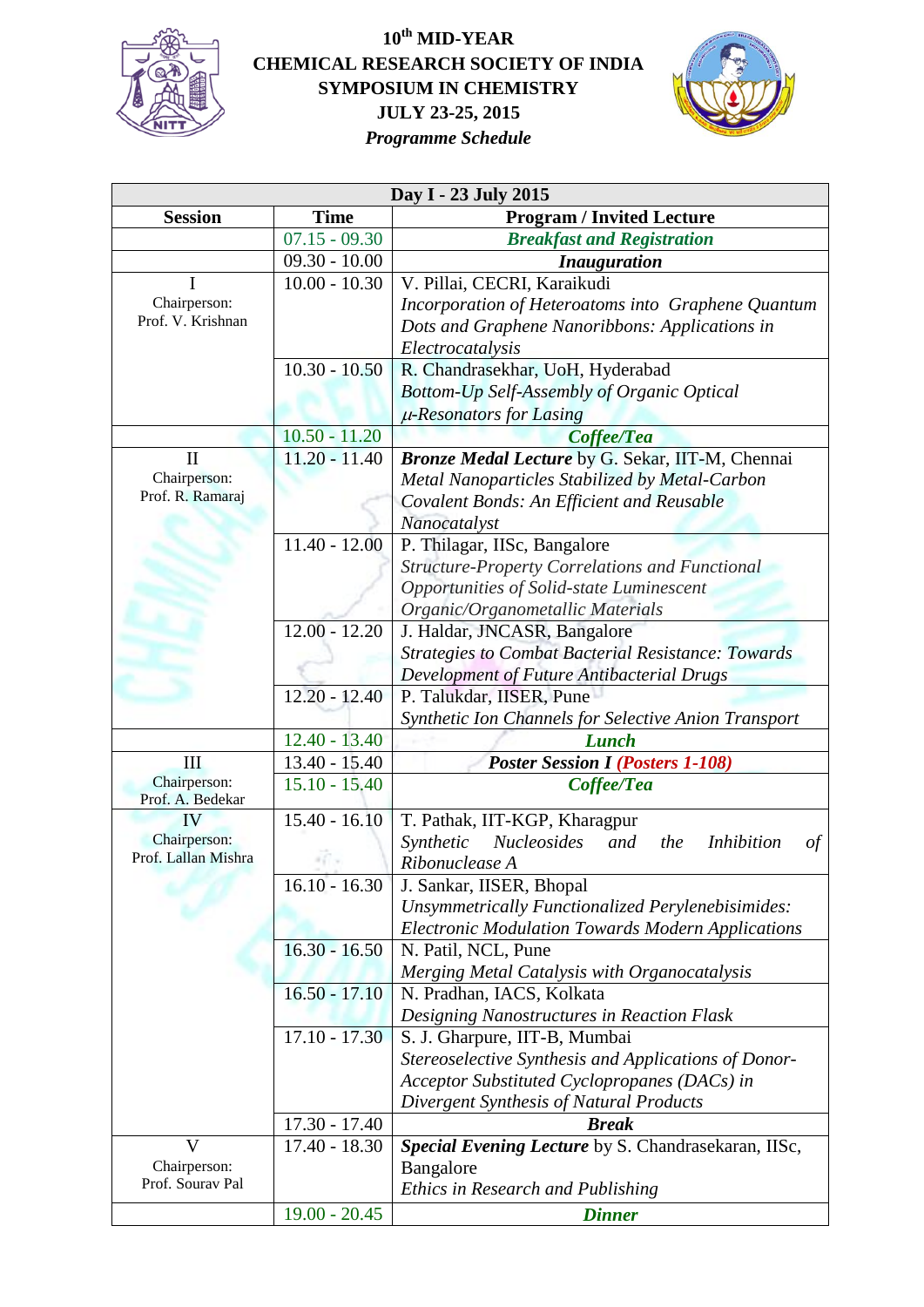

## **10th MID-YEAR CHEMICAL RESEARCH SOCIETY OF INDIA SYMPOSIUM IN CHEMISTRY JULY 23-25, 2015** *Programme Schedule*



| Day II - 24 July 2015             |                 |                                                       |  |
|-----------------------------------|-----------------|-------------------------------------------------------|--|
| <b>Session</b>                    | <b>Time</b>     | <b>Program / Invited Lectures</b>                     |  |
|                                   | $07.15 - 09.00$ | <b>Breakfast</b>                                      |  |
| VI                                | $09.30 - 10.00$ | Silver Medal Lecture by Anil Kumar, NCL, Pune         |  |
| Chairperson:                      |                 | Simple Experimental Physical Chemistry and Simple     |  |
| Prof. M. Palaniandavar            |                 | Organic Reactions Involving Water and Ionic Liquids   |  |
|                                   | $10.00 - 10.20$ | J. Dasgupta, TIFR, Mumbai                             |  |
|                                   |                 | Photoinduced Charge Generation: Elicit, Engineer,     |  |
|                                   |                 | Enhance!                                              |  |
|                                   | $10.20 - 10.40$ | R. S. Swathi, IISER, Trivandrum                       |  |
|                                   |                 | Modelling The Energetics of Encapsulation of Atoms    |  |
|                                   |                 | and Atomic Clusters into Carbon Nanotubes: Insights   |  |
|                                   |                 | from Analytical Approaches                            |  |
|                                   | $10.40 - 11.10$ | Coffee/Tea                                            |  |
| VII                               | $11.10 - 11.30$ | S. K. Mandal, IISER, Kolkata                          |  |
| Chairperson:                      |                 | Unfolding The New Electronic State of Phenalenyl:     |  |
| Prof. K. Natarajan                |                 | <b>Designing Novel Materials</b>                      |  |
|                                   | $11.30 - 11.50$ | P. K. Iyer, IIT-G, Guwahati                           |  |
|                                   |                 | Novel Conjugated Polymers as Chemosensors,            |  |
|                                   |                 | <b>Biosensors and to Study Neurological Disorders</b> |  |
|                                   | $11.50 - 12.10$ | P. Kaur, GNDU, Amritsar                               |  |
|                                   |                 | Chemosensors for the Detection of Analytes            |  |
|                                   | $12.10 - 12.30$ | S. Muthusamy, BDU, Trichy                             |  |
|                                   |                 | Rhodium(II) and Lewis Acid Catalyzed Synthesis of     |  |
|                                   |                 | Macrocycles, Carbocycles and Heterocycles             |  |
|                                   | $12.30 - 13.30$ | <b>Lunch</b>                                          |  |
| <b>VIII</b>                       | $13.30 - 15.30$ | <b>Poster Session II (Posters 109-217)</b>            |  |
| Chairperson:<br>Prof. A. K. Panda | $15.00 - 15.30$ | Coffee/Tea                                            |  |
|                                   | $15.30 - 16.30$ | <b>CRSI</b> General Body Meeting                      |  |
| IX                                |                 |                                                       |  |
| Chairperson:                      | $16.30 - 18.30$ | <b>Poster Session III (Posters 218-324)</b>           |  |
| Prof. V. Subramanian              |                 |                                                       |  |
|                                   | $18.30 - 19.30$ | <b>Cultural Programme</b>                             |  |
|                                   | $19.30 - 21.00$ | <b>Dinner</b>                                         |  |